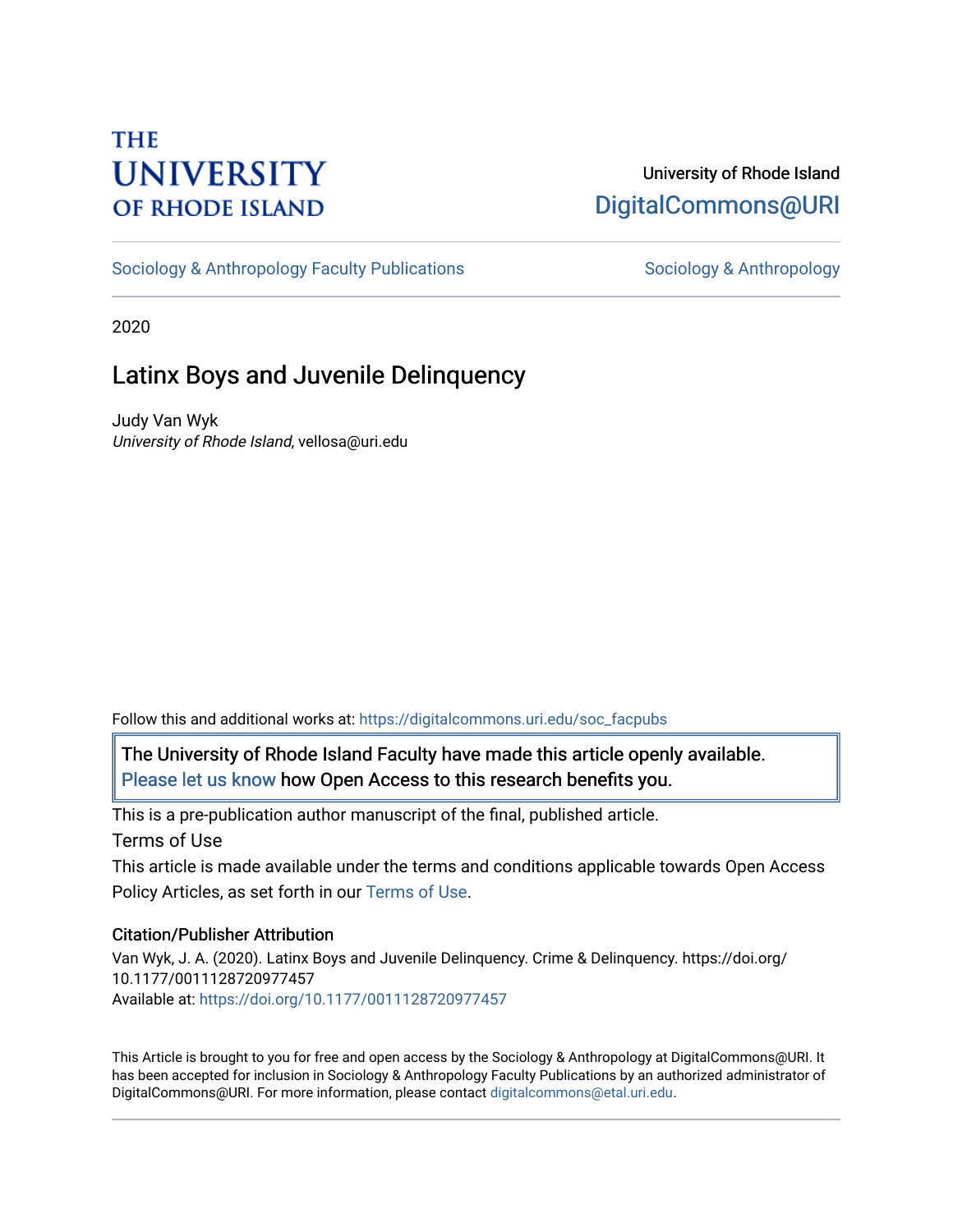#### **Latinx Boys and Juvenile Delinquency**

## **Judy A. Van Wyk**

University of Rhode Island, Department of Sociology and Anthropology, 507 Chafee Social Science Center, Kingston, RI 02881 (e-mail: [vanwyk@uri.edu\)](mailto:vanwyk@uri.edu).

# **ABSTRACT**

This study examines Latinx boys in the juvenile justice system and addresses acculturation theory to assess whether or not adjudicated foreign-born Latinx boys are more delinquent than others before adjudication, and whether or not these boys are a bigger burden on the juvenile justice system than others? The present study addresses data and methodological issues that plague the current research using the Ocean Tides Database containing multi-year (1975-2019) cross sectional data for 1,083 adjudicated boys. Multivariate analyses confirm that Latinx immigrant youth who are delinquent pose no greater threats to the American public either before or after adjudication than US-born citizens or other immigrants do. There is minimal support for acculturation theory in explaining behavioral differences between first and second-generation Latinx immigrants.

# **Latinx Boys and Juvenile Delinquency**

This study advances the literature on foreign-born Latinx immigrant boys in the juvenile justice system. Although there are plenty of studies on immigration and crime, fewer studies are on the youthful population, partly because it is a small one. Just 3-5 percent of all children in the United States are immigrants. This pattern remains relatively unchanged since 1994 (Child Trends, 2014), but the second-generation immigrant population is growing and currently represents at least 22% of U.S. juveniles (Child Trends, 2014). This group includes the children or grandchildren of immigrants. A paucity of research on youthful foreign-born and second-generation immigrants at this time in American history when questions about the impacts of immigration on society abound is problematic. This research fills that gap. There are few databases that are detailed and large enough to make distinctions between ethnic groups by country of origin, ethnicity, and whether the subjects are immigrants, and this research fills that gap as well. It is advantageous to draw methodological distinctions between immigrants and US-born ethnic minorities. If immigrants do not pose undue threats to America or the juvenile justice system, then strengthening antiimmigration efforts against these youth is unfounded. If US-born ethnic minorities are more dangerous, then the focus should instead be on their American experiences, and not on immigration. The current study offers a unique opportunity to advance understanding about Latin American immigrants and whether they constitute a significant threat to the American public, and consequently, whether it makes sense to focus on immigration policies that target this population.

#### **Immigrant Youth Crime**

Federal crime data indicate that patterns of offending for all Hispanics are similar across time to white youth (Hockenberry & Puzzanchera, 2017). This means there are no differences between whites and Hispanics in the amount of crime they commit or types of crimes. Research does find, however that increases in the size of the immigrant population reduce the rate of crime geographically. Ferraro (2015) analyzes national data to assess the impact of increases in the immigrant population by 150% or more on crime rates. He finds that as the immigrant population rises, crime decreases. Wadsworth (2010) finds similar results in a time series analysis of changes in the size of the immigrant population from 1990-2000 in large metropolitan areas and their effects on homicide and robbery. Green (2016) examines violent and drug-related crime rates between the overall foreign-born population, Mexican population, undocumented immigrant population, and undocumented Mexican population. He finds that variation in the size of each of these foreign populations between states is not associated with crime rates. Most of these studies find that once the contextual characteristics of a neighborhood/area are held constant, immigration status differences in crime disappear, and there are a lot of studies that support these findings.

Bersani, Longhran, and Piquero (2014) argue that a much smaller body of research examines crime differences at the individual level. These studies suggest that first-generation immigrants in general are less likely than native-born Americans to engage in all forms of crime (see recent research - Ewing, Martinez, & Rumbaut, 2015; Ghandnoosh & Rovner, 2017). Katz (2008) examined self-report data from Arizona and found that illegal aliens (90% of them were Mexican) were less likely to be involved in violence, gangs, or most forms of illegal drugs than US citizens. Finding no differences between the criminal behavior of illegal and legal immigrants, other studies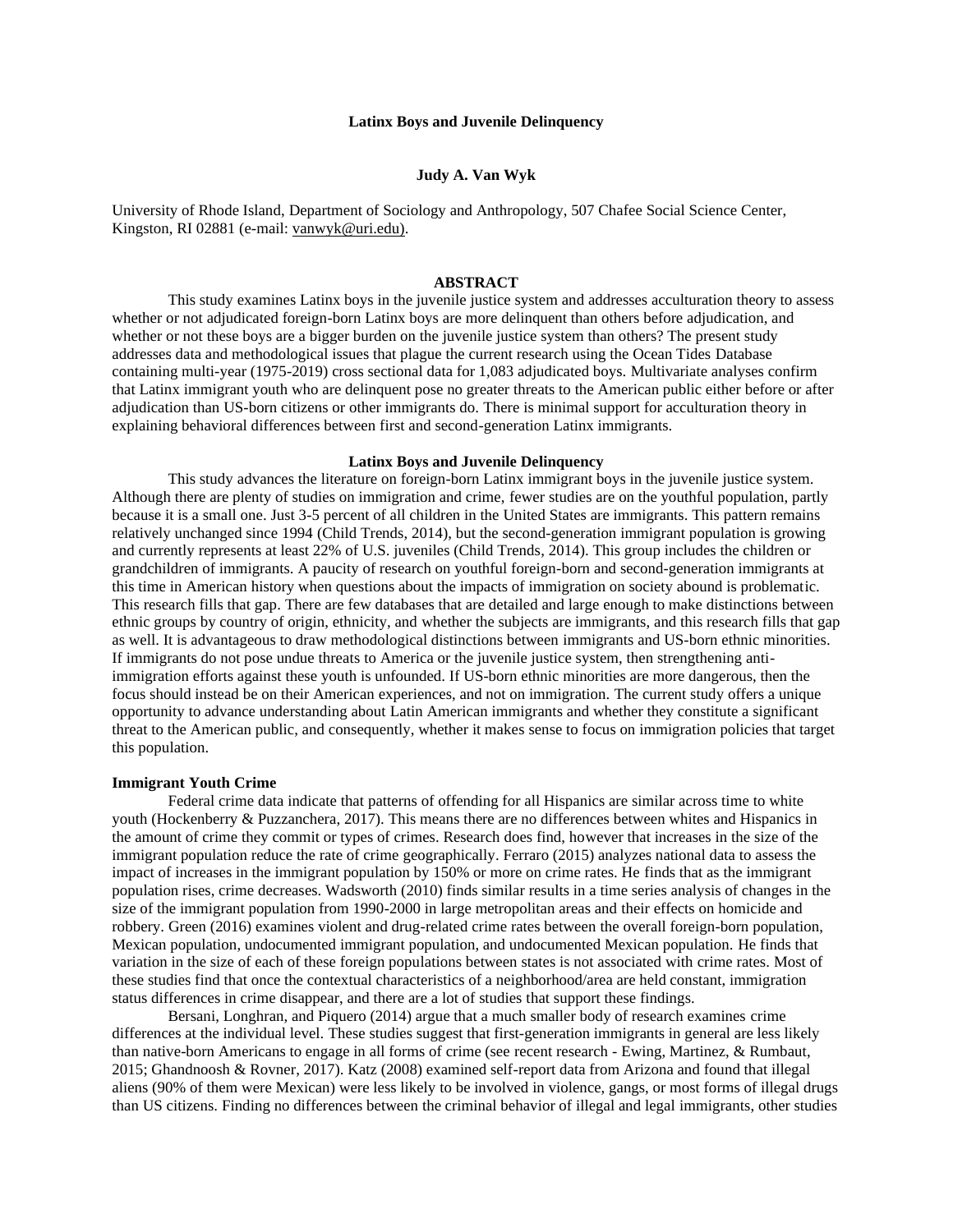have focused on differences in crime between foreign-born and US-born ethnic groups.

Bersani et al. (2014) analyze a sub-sample of first (n=51) and second-generation Mexican youth and find that regardless of social disadvantage, first generation Mexican immigrants are significantly less likely to engage in crime and when they do, their criminal trajectory is shorter than second-generation US-born Mexicans. In their study, assimilation also differed between the two groups whereby first-generation immigrants were less-well assimilated into mainstream American culture than those who were born in the United States. Those who were born to first-generation immigrants were more criminal and more socially acculturated into American Culture, regardless of their levels of social disadvantage.

Researchers explain that differences in criminality between first- and second-generation immigrants are due to variations in acculturation and assimilation into American society (known broadly in the research as the immigration paradox ((Marks, Ejesi, & Garcia Coll, 2014)). Acculturation is a process of adaptations to life in a new culture, whereas assimilation involves the creation of a common cultural life by sharing history, attitudes, and experiences with the host-group (that group that the new group attempts to join) (Teske & Nelson, 1975). Acculturation and assimilation are both processes that typify ranges and not dichotomies, but they are not identical processes. Teske & Nelson (1975) conclude that although they can occur together, they are not interdependent, and they differ in two distinct ways. First, assimilation requires acceptance from the host-group – becoming a member of the community and participating without prejudice. Acculturation does not. Assimilation also requires identification with the host-group, while acculturation does not.

Segmented assimilation and selective acculturation are problematic processes that the children of immigrant's encounter (Portes, Fernandez-Kelly & Haller, 2009). Assimilation results in the acquisition of successful/gainful employment and quality education. Segmented assimilation identifies exogenous factors that determine the extent to which an out-group (the group that enters the new culture) will assimilate into the hostculture. They include access to human capital such as education and good jobs, the social context of the host culture, meaning how well the new culture receives the group, and the composition of family in the out-group (Portes et al., 2009). If family composition utilizes multiple figures, for example, two parents and extended family, then assimilation into the host culture is more likely to occur. Concomitantly, if the out group is welcomed into the host culture, and they arrive with human capital, then they will assimilate – be able to acquire good jobs, education, and other means of success. Portes et al. (2009) illustrate that Mexican immigrants typically arrive in the USA low on exogenous factors; low levels of human capital, they face bias and discrimination, and are limited in their access to family, often having to leave extended family behind. This results in downward assimilation meaning they are not well assimilated into successful society.

Selective acculturation can occur when the children of immigrants are born into American society (Portes et al., 2009). It is a process whereby they reject their parent's culture to acculturate into the host culture. This process erodes communication between children and their parents and reduces parental control and authority. The children of immigrants who experience selective acculturation and downward assimilation are more likely to associate with others who have similar experiences whether or not these associates are immigrant groups – those people who have not been able to assimilate well into their own mainstream culture; people who are more likely to engage in criminal behaviors. These theories suggest then that aspects of American culture, such as economics, education, and interpersonal family relationships, and discrimination are to blame for criminal behavior, not immigration. Poorer conditions lead people toward crime, not just immigrants. This body of research proposes that acculturation into U.S. society increases criminal involvement such that children born in the United States to immigrants engage in greater delinquent behavior than their parents did.

#### **Methodological and Data-Related Issues**

Most of the research on immigrant offending suffers from methodological or data-related concerns that lie outside of the control of researchers. Some limitations are artifacts of population demographics – a relatively low number of immigrants from each group. Just 14% of the US population are first generation immigrants (American Immigration Council, 2020). The institutions that process immigrants and juveniles often have poor record-keeping too. Only a handful of studies specifically examine the Latinx experience in prison in the United States (Lantigua-Williams, 2016). In fact, only Alaska records Latinx data in the criminal justice system that is publicly accessible (Eppler-Epstein, 2016), and no public access to this information for juveniles in the justice system is available. Categorizations and definitions vary for Latinxs and other immigrants which create issues for explaining withingroup variations (Martinez & Lee, 2000). If there is greater variability in behavior within an ethnic group than there is between different ethnic groups, then the later differences are less important.

Most research also either lumps all immigrants into a single category or categorizes all Hispanics into a single group regardless of origin. For example, Jennings, Zgoba, Piquero, & Reingle (2013) randomly select 375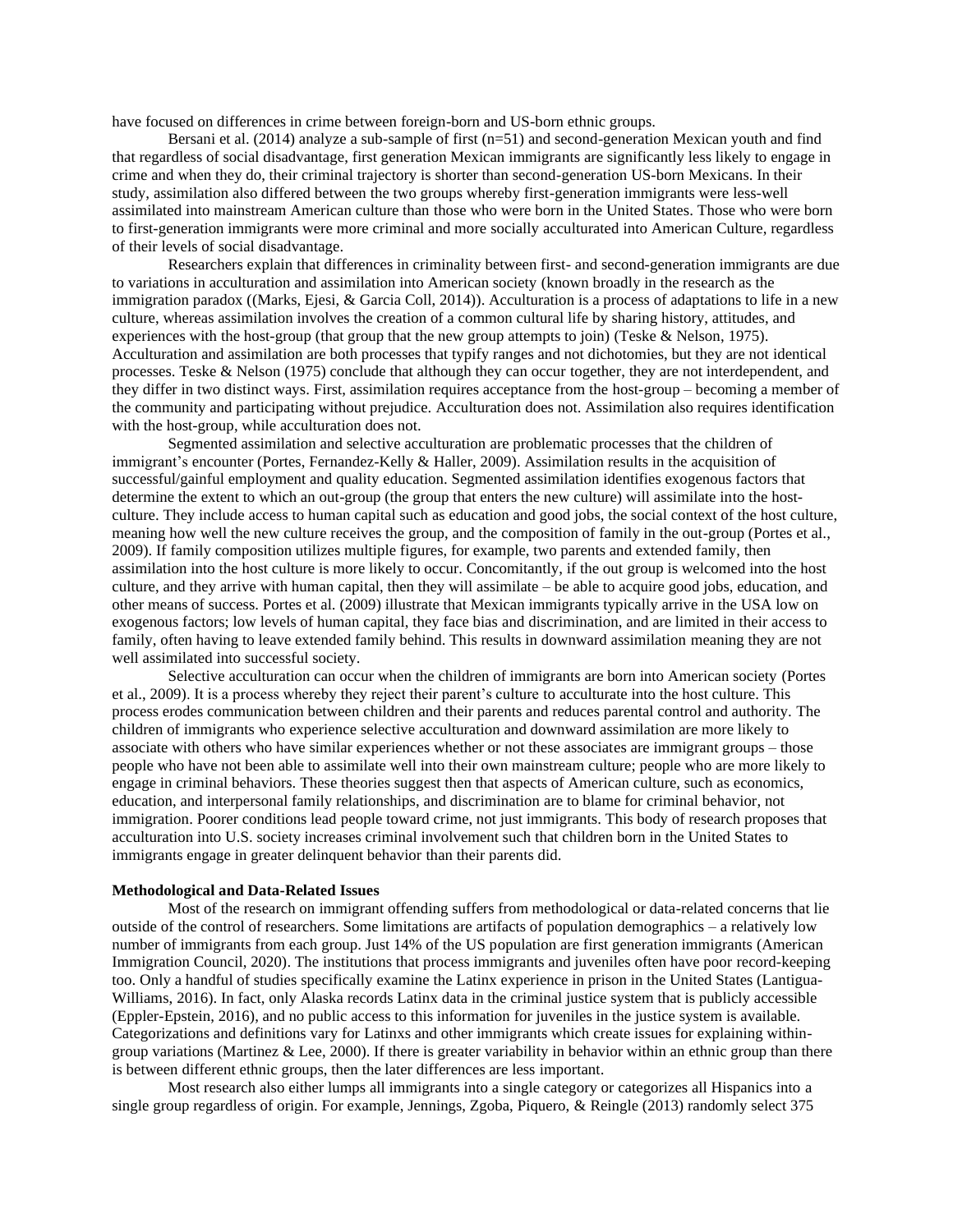incarcerated Hispanic adults and examine criminal trajectories across time. They find that foreign born Hispanics experience initial low rate offending, but it intensifies across time. Just 1% of their sample may be considered as non-Latinx but it creates questions about within-group variation, especially in the current political climate of antiimmigration and anti-science. The database for the current research offers a great deal of detail about ethnicity and country of origin so distinctive categories can be constructed. One reason this is possible is because there is a comparatively large proportion of Latinx delinquent boys in this database. All other such studies focus on Hispanic as a broad category and they report that ethnicity/origin categories are combined to resolve the numbers-problem. The current study reaches the same sample size for Latinx immigrants as most other students that lump all Hispanics together.

Many studies do not distinguish between immigrants and the children of immigrants which obscures acculturation effects. Since immigrants are generally missing altogether from large population and self-report studies on crime, comparatively little is known about offending (Bersani et al., 2014). Furthermore, lumping all firstgeneration immigrants into one category obscures cultural differences. For example, a large national study of youths found that immigrants 15-17 years old were less likely to engage in some youthful transgressions than their nonimmigrant counterparts (Salas-Wright, Vaughn, Schwartz, & Cordova, 2016). The study analyzes data from a large national sample of multi-year (2002-2009) cross sectional data. Two groups are identified; U.S.-born and all other immigrant youth, and although Hispanic youth were included in the study, the researchers were unable to perform analyses that would allow them to further control for the effects of ethnicity.

Furthermore, there is an over-reliance on incarceration and arrest statistics (Vaughn, Sales-Wright, DeLisi, & Maynard, 2014), and on self-reports of criminal involvement in this body of literature (Salas-Wright et al., 2016). The former may be problematic since Latinx youth are at greatest risk to be adjudicated delinquent regardless of their levels of criminal engagement (Hockenberry, & Puzzanchera, 2017). In the current study, the information is cross-checked for accuracy against multiple sources about the boys (social workers, police, teachers, home visits, clinical reports, interviews with parents, and interviews with the boys). The data is not subject to social desirability in the way that only self-reports are. Bias in policing and in the juvenile justice complex more generally, means that arrest data may not adequately reflect involvement in crime.

In general, although the empirical information that we do have consistently indicates that immigrants are not a serious criminal threat to American Society, the consensus among researchers is that there is a general lack of good data to fully assess the issue (Camarota, & Vaughan, 2009). In the current climate of fear in the United States, these methodological weaknesses are being exploited to push a xenophobic political agenda. A vast body of research consistently finds that immigrant populations living in the United States do not pose criminal threat to Americans, but methodological weaknesses and data inconsistencies introduce doubt about the patterns that emerge. The current study aims to resolve some of these issues.

#### **Research Methods**

This research tests two broad questions; (1) Were adjudicated Latinx immigrant boys more delinquent than others before their adjudications, and were US-born Latinx boys more delinquent than Latinx immigrants; and (2) Are Latinx immigrant delinquent boys a bigger problem while they are in custody in the American juvenile justice system than others, and are US-born Latinx immigrants a bigger problem while they are in custody than Latinx immigrants? The research questions are assessed on the Ocean Tides database. Data construction is fully described in Grebstein, & Van Wyk (2016). The full database includes information on 2,053 court adjudicated boys who entered the Ocean Tides program to serve 3-12-month terms from 1975 through the first half of 2015. The current analysis includes 1,803 of those cases since 12.2% of the sample (250) was missing information about either immigration status, ethnicity, or country of origin.

Ocean Tides is a fully accredited school and residential facility. Boys are sentenced to serve on further order of the court (FOC) from the Rhode Island Training School (RITS), the youth prison in Rhode Island. Court officials, in conjunction with Ocean Tides staff make the decision to place boys at Ocean Tides. It is a non-locked facility that includes an in-house school, vocational, and rehabilitation programs. Most residents are ages 13-17. They are supervised on weekdays and on home placement for the weekends. Some boys remain at the facility on weekends under supervision. Boys who are cooperative in the program typically serve a reduced sentence, and those who are very uncooperative or who pose a hazard to themselves or to others are returned to the RITS to serve their full sentence.

#### *Main Variables (Ethnicity/Origin)*

There are four main independent variables: UBNL= U.S.-born, non-Latinx (a proxy measure of acculturation),  $IL = \text{immigrant}$  Latinx,  $UBL = US$ -born Latinx, and  $OTH = \text{non-}$  Latinx immigrants. Descriptive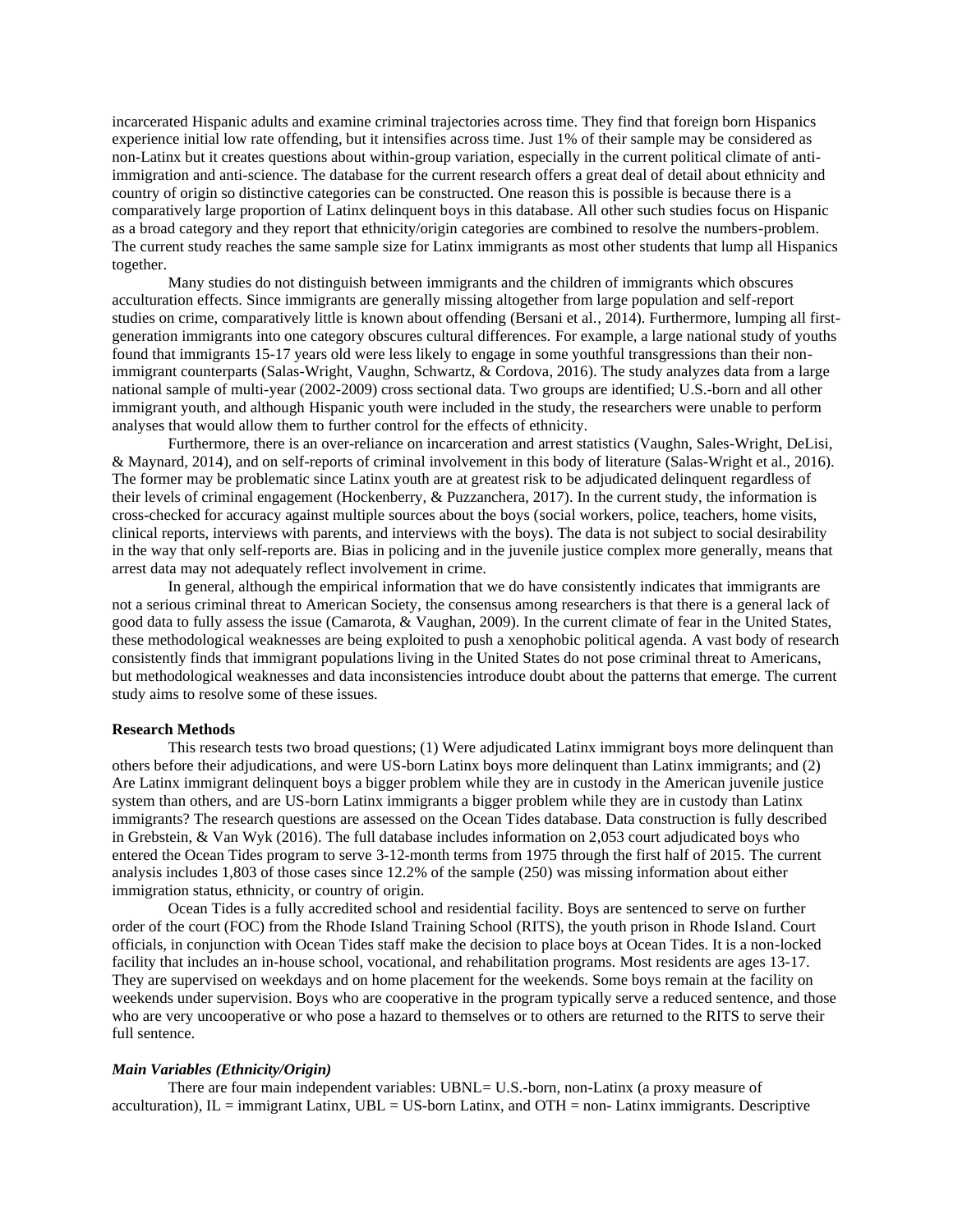statistics are presented in Table 1. Included in the U.S.-born, non-Latinx variable are 82 Portuguese boys (A 1976 Act of U.S. Congress deemed Portuguese as non-Hispanic). The second variable is Latinx immigrants (4.2% of the sample, n=86). Whether or not the boys are in the United States legally is indistinguishable in this database. This study includes thirty-eight Puerto Rican-born boys coded as Latinx immigrants even though they hail from a U.S. Territory because their cultural experiences that contribute to acculturation and assimilation processes are more like immigrants on the mainland than non-immigrants. It is customary in this kind of research to include Puerto Rican's as immigrants (see Hirschman, 2001; Bersani et al., 2014). Another 48 immigrants are identified simply as "South American" in the database and are included in this variable. For representative comparison, in 2010, 34% of the Ocean Tides population was Hispanic and 32% of the boys who remained at the RITS that year were Hispanic. Making these calculations for other years reveals similar results. It appears then that Ocean Tides and the RITS maintain similar population distributions for Hispanic boys. The third variable is US-born Latinx. These boys' biological parents claimed as their heritage; Mexico, Puerto Rico, and the Dominican Republic, but the boys were born on the mainland of United States. The fourth variable is non-Latinx immigrants. Half of them hail from Portugal and Cape Verde. The other half are from Lao, Cambodia, Germany, Africa, and some are simply identified in the original data sources as "Asian immigrants."

# **Table 1 about here -------------------------------------------------------------------------------------------------------------------**

#### *Dependent Variables*

Lifetime adjudicated offences are recorded in the database for each boy for each type of offence, but the present study does not contain enough cases of immigrant Latinx or other immigrants to examine differences between each type of crime and so a single variable distinguishes between violent and non-violent crimes. Almost 53% of the sample had been adjudicated for violent behavior in their lifetime. Considering information from all sources in the database, 63.8% of the sample had committed at least one violent act that was serious enough for information about it to be included in their file, regardless of whether or not they were officially charged for it. This second variable that more accurately identifies violent behavior is analyzed in this study.

The variable called "other delinquency" includes aggression, being antagonistic, excessive swearing, being disrespectful, fighting with peers, losing control, encountering problems with authority figures, running away, stealing, and truancy. These behaviors combined into an index produce an alpha score of .655 and a range from 8-32 (each concept was originally measured as 1 slight problem, 2 moderate problem, and 3 severe problems – ones that interfere with functioning and/or responsibilities). They were recoded to include boys who had no problem at all with the behaviors. Higher scores on this variable indicate worse behavior. Sixty-eight percent of the Ocean Tides boys were recidivists having experienced at least one prior arrest before their most recent adjudication. There were 255 confirmed gang members in the sample. Well over half of the sample were regularly involved with guns (55.4%). Alcohol, marijuana use and other drug use are scaled from low use to more intense use. Academic success is also scaled from low to high.

Several variables describe the boys' behaviors after adjudication, while they were residents at Ocean Tides. Violent behavior at Ocean Tides is constructed from all sources in the database in the same way that violent behavior before adjudication is measured. Other delinquency at Ocean Tides includes being antagonistic, excessive swearing, disrespect, fights with peers, being out of control, problems with authority, running away, stealing, truancy, being angry, uncooperative, obnoxious, unpleasant, and rude. These behaviors combined into an index produce an alpha score of .962 and a range from 14-50 (each concept was originally measured as 1 = slight problem,  $2 =$  moderate problem, and  $3 =$  severe problems – ones that interfere with functioning and/or responsibilities). They were recoded to include boys who had no problem at all with the behaviors. Higher scores indicate worse behaviors. Some of the residents incur additional official charges while in custody "New charges" is a dichotomous variable (1=no new charge, 2=new charge). Trouble with peers only considers relationships within the facility, and higher scores indicate worse problems. Alcohol use, marijuana use, other drug use, and academic success as residents of the program are measured in the same way as these behaviors are measured before adjudication. The exit variable indicates how they left the program, either successfully or by being returned to the Rhode Island Training School. Missing cases for this variable ( $n=103, 5.7\%$ ) include boys whose parents moved them out of state or who were transferred to other kinds of facilities such as mental health facilities.

### **Control Variables**

Having a family member who has been incarcerated is one of the most influential variables for the prediction of individual criminal or delinquent behavior. Nearly 25% of the prison population has a sibling who is also criminally involved (Hederos Eriksson, Hjalmarsson, Lindquiest, & Sandberg, 2016). Family crime is a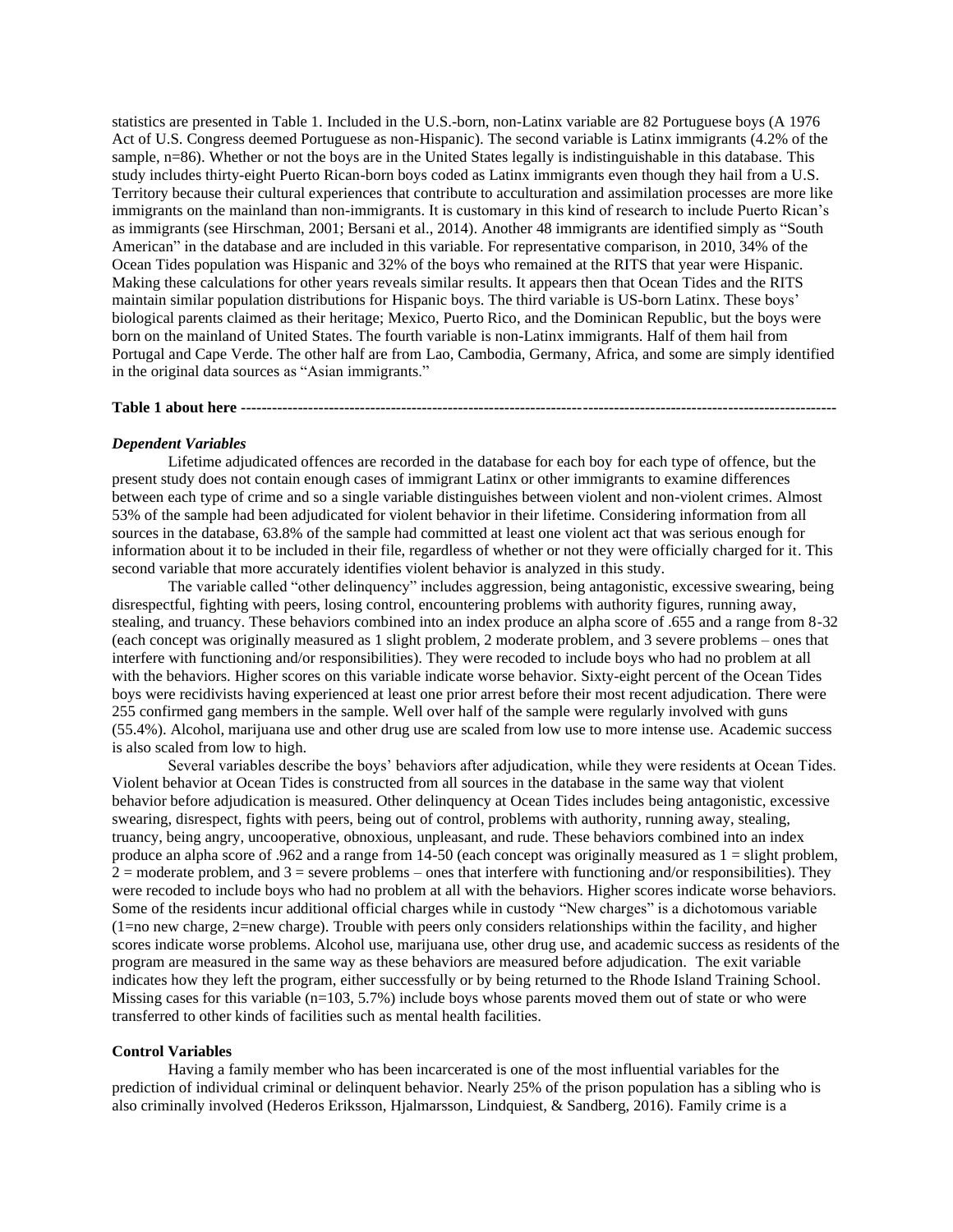dichotomous variable. In the total sample, almost 40% of the boys have at least one immediate family member who either had been previously incarcerated or was in prison at the time of the boy's proximate arrest. Socioeconomic status (SES) is included in this study because immigrants, particularly Latinx immigrants are much more likely to experience economic hardship than are most non-immigrants (Painter & Qian, 2016). It is measured by six categories ranging from poorest to wealthiest. Age is included because it is reasonable to assume that older teens will have had more opportunities than younger ones to engage in delinquent behaviors. It is measured in whole years at the time they were sentenced. Race is measured as 1=white (Hispanic-white and white) and 2=non-white (Asian & Indian, Black & African American, Cape Verdean, Hispanic non-white, and Native American).

No race is recorded for 13.2% of the sample (n=272), and SES is missing for 9.3% of the sample. Race is an important variable to include in this study because research findings on the association between race and delinquency are mixed. Piquero & Brame (2008, p.391) study serious violent offenders and find support for the "differential criminal justice system selection hypothesis," which explains that due to increased police surveillance of Black youth, their crimes are more likely than others to be detected; Blacks are more likely to be arrested, convicted, and incarcerated. Ridout (1991) explains that the best way to identify patterns in missing information across other variables is by creating dichotomous dummy test variables from the ones that are missing data such that 0=non-missing cases and 1=missing cases for each of the variables of concern. Then, using each test variable as the dependent variable in turn, calculate backwards conditional logistic regression models containing the theoretical and control variables. Results in the final steps indicate that data for the race variable tend to be missing for boys who are not gang involved -1.512, p=.016), and who have fewer problems with peer relationships at Ocean Tides (-.706, p=.003). Data for SES tend to be missing for those who have a less serious problem with prior marijuana use (B=- .175, p=.030), and who do have more serious problems with other drug use as residents of Ocean Tides (.489, p=.001). There were no other significant correlations with the test variables. Since the relationships that do exist are weak and all but one indicates that data is not missing for the concepts of interest (such as gang or gun involved youth, or boys who are more delinquent than others, it is unlikely that the missing data seriously effects the outcome of this study.

#### **Analyses**

Since both research questions measure differences between social categories, it is important to determine whether the sample is diverse in the first place. This question assesses whether only one-kind of boy is selected to serve his sentence at Ocean Tides instead of at the Training School regardless of ethnicity or place of origin. If so, then it is possible that regardless of ethnicity/origin, the boys would be similar on behavioral characteristics. To test this assumption, Levene's tests of homogeneity of variance for each of the dependent variables that are not dichotomous are calculated and results are presented in Table 2. It would not make sense to use Levene's test for dichotomous variables because if cases were split between the two options equally, it would produce a high probability level, meaning low variance. For example, 63.8% of the sample had engaged in violent behavior before going to Ocean Tides, and the Levene's test result is  $1.968$  ( $p=117$ ). There is insufficient variance because the split between the presence and the absence of violence is too close to 50/50. That means that the sample is more, not less diverse. The test is useful though to test variance across more than two categories. To interpret the Levene's test, probability values of less than .05 indicate that there is variance – that cases vary on that characteristic. Results indicate that before the boys were sentenced, their behaviors were significantly varied for delinquent behaviors, alcohol use, other drug use, academic success and socioeconomic status (this last one remains the same even at Ocean tides because it is a measure of family SES). Before Ocean Tides, the boys used marijuana to a similar extent. That is the only similarity we find in the sample for these characteristics. These results indicate that the boys on FOC to Ocean Tides are more different from one another than they are similar to one another – they are not all the same kind of boys.

# **Table 2 about here--------------------------------------------------------------------------------------------------------------------**

Once the boys are in the Ocean Tides program, we would hope that some of the characteristics change because its purpose is rehabilitation, and they do change. Variance on delinquent behaviors diminish as does alcohol use and variance on academic success. Even at Ocean Tides, however, we see significant differences across ethnic/origin groups in their peer relationships and other drug use. Based on the Levene's tests, it does not appear that the Ocean Tides boys represent one-kind of boy, but instead, they are a diverse group in terms of behavior.

Dependent variables are ones that may either lead to judiciable delinquency or already are, and include behaviors such as violence and other delinquency, poor academic achievement, recidivism, drug and alcohol use, gang involvement and gun use. Other variables include family characteristics such as socioeconomic status and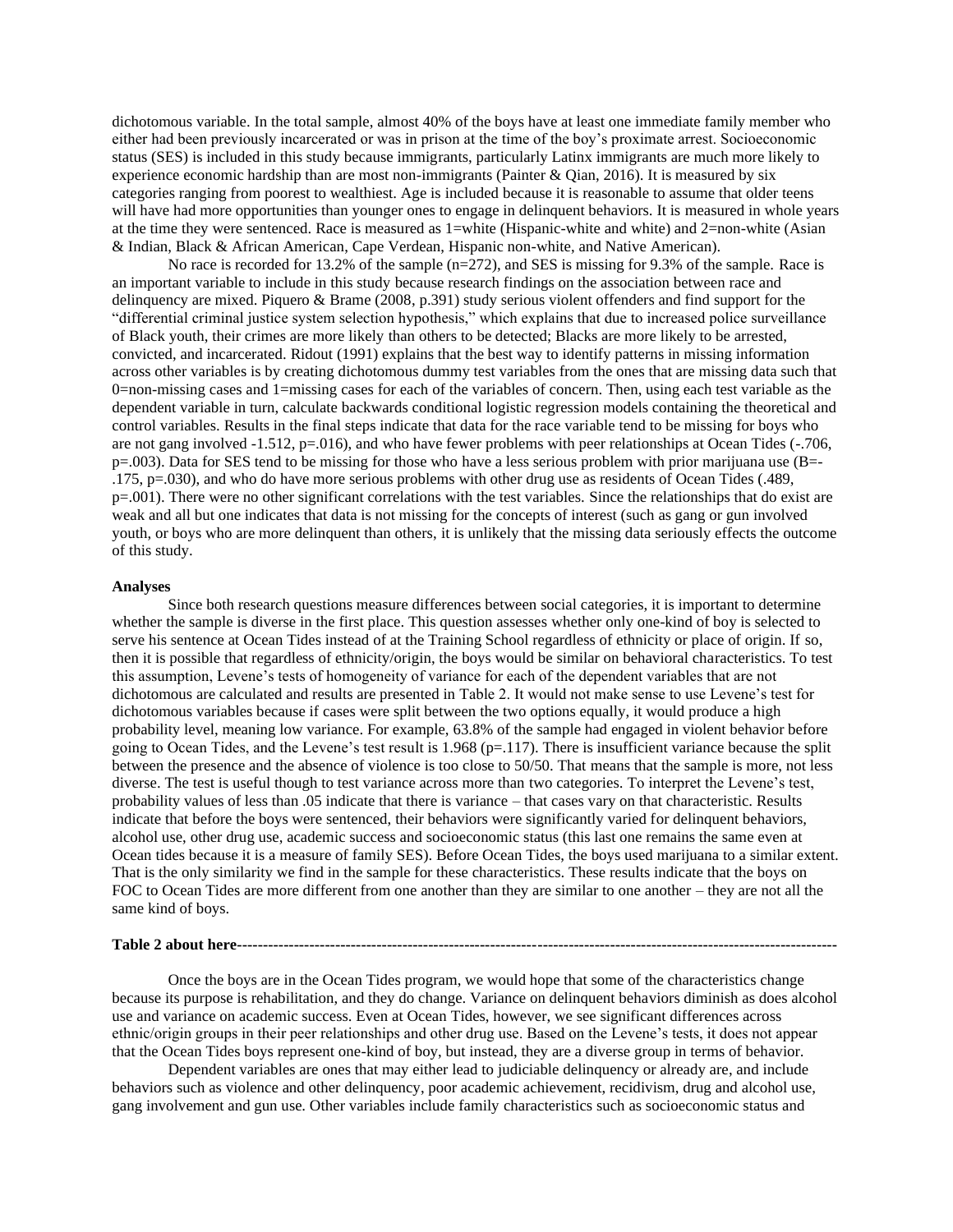incarceration of a family member. These correlates are assessed to address the first research question: are delinquent immigrant Latinx boys more troublesome than other delinquent boys before they are adjudicated? Examining this question will also reveal whether acculturated boys (US-born Latinxs) are more delinquent than Latinx immigrants. For the second question, are Latinx immigrant boys a bigger problem while they are in custody in the juvenile justice system than others, peer relationships are included, new charges, and successful completion of their FOC at Ocean Tides. Bivariate Pearson's coefficients were calculated for all correlations.

### *Before they are Adjudicated*

To explore the first research question, bivariate analyses indicate that four of the outcome variables do not correlate with any of the four ethnic/origin variables (academic success, other drug use, alcohol use, or violence). These findings are not surprising and are consistent with previous literature. Inconsistent with previous research are correlations with the five remaining variables - ethnicity: recidivism, gang and gun involvement, levels of other delinquency and marijuana use. Therefore, five multivariate models are required for further testing (see Table 3). Independent variables in these models include the four ethnic/origin types: UBNL (US-born non-Latinx), IL (immigrant Latinx), UBL (US-born Latinx) and OTH (all other first-generation immigrants). Included as controls are race, family member's incarceration, age, and socioeconomic status.

#### **Table 3 about here----------------------------------------------------------------------------------------------------------------**

Four of the five models indicate no correlation between the ethnic/origin and outcome variables while controlling for other pertinent variables. Model 2 is weakly associated with gang involvement and in the opposite direction, meaning that each group except for US-born Latinx's is less likely than those who are not in those categories to be involved in gangs while controlling for other characteristics. The correlation between US-born Latinx's and gang involvement is positive, but it is not significant. These findings are important for addressing the acculturation theory that explains why US-born Latinx boys may be more delinquent than immigrant Latinx boys.

To examine this finding further, an ANOVA is calculated (not shown in tables) using a single variable that is constructed of the four ethnic/origin categories. This variable has a non-normal variance and unequal sample size, which can create a statistical error referred to as the Behrens-Fisher Problem (Shingala & Rajyaguru, 2015). Since comparisons are made pairwise, when a variable includes more than two categories, information about all possible combinations may be difficult to assess, and interpretation of the F-statistic can result in a Type 1 error – a false positive finding. In this case, there can be a significant difference between means for only one of the six possible pairings, and the F-statistic alone does not indicate which one. For that information, Chi-square is best, but that too can result in a Type 1 error. Shingala & Rajyagura (2015) suggest four post hoc tests to assess the presence of a Type 1 error using categorical variables. Based on the parameters of the main variable in this analysis, the Dunnet C post hoc test is most appropriate. This test essentially provides a goodness of fit test for each pairing of categories. Chi-square analysis cannot provide this kind of detailed information. In laymen's terms, this procedure more precisely identifies between group variation in the outcome variables by ethnic/origin, albeit without the presence of controls. If a correlation is statistically significant, the Dunnet C post hoc test identifies which groups differ from one another. Post hoc results identify only one significant correlation between groups – US-born Latinxs are more likely to be involved in gangs than US-born non-Latinx boys (mean difference = -.141). This finding clarifies what is found in Model 2. Once controls are included in the multivariate analysis, this correlation is no longer significant.

Race significantly predicts gang and gun involvement, and other delinquency. Non-whites are more likely to be involved with gangs and guns, but whites engage in greater other forms of delinquency than non-whites do. Recall that this variable does not include drug use or violent behaviors as these variables were not correlated with any of the ethnic/origin variables at the bivariate level. Boys who have had incarcerated family members are at increased risk of recidivism, other forms of delinquency and marijuana use. Age is associated with three of the outcomes. Older boys are more likely to be recidivists, and use more marijuana than younger boys, and younger ones engage in a greater amount of other forms of delinquency, which makes sense because these behaviors are nonviolent/less serous. Low SES predicts gang involvement, while higher SES increases the use of marijuana.

#### *After they are Adjudicated*

The second research question is whether Latinx immigrant delinquents are more problematic while in juvenile custody than others, and whether acculturation creates differences between US-born and immigrant Latinxs. Five of the outcome variables are not correlated with the ethnic/origin variables in the bivariate correlations and further analyses show no changes in the presence of controls. Table 4 includes four models that include only those outcomes that are significantly correlated to the variables of interest at the bivariate level – other delinquency,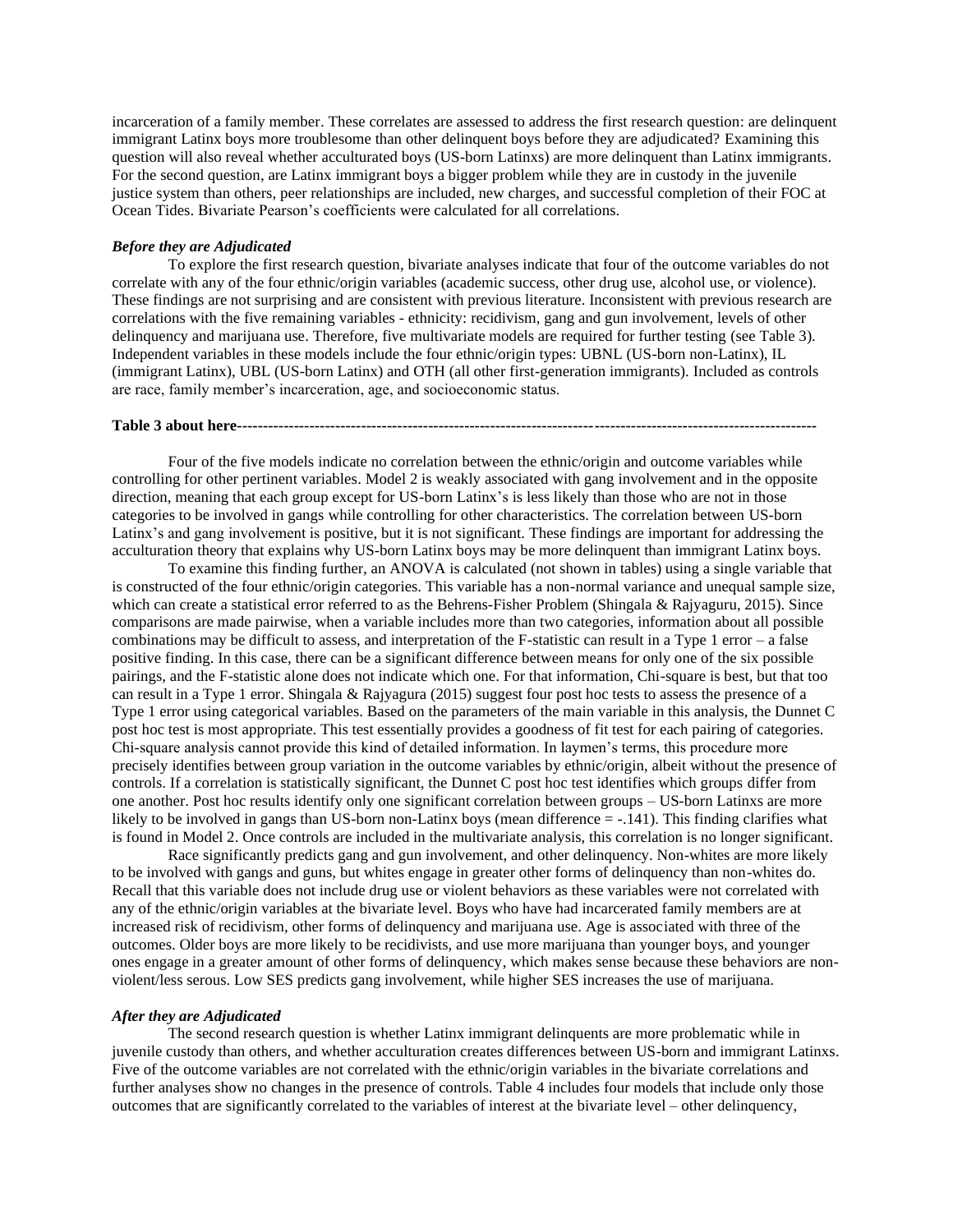academic success, other drugs, and alcohol use while the boys were residents in the Ocean Tides program. Included as controls are race, age, SES and other prior delinquent behaviors. One of the best-known correlates of future behavior is past behavior and so, for example, past academic success is included as a predictor of current academic success.

None of the ethnic-origin variables are correlated with the outcomes in the presence of controls. Again, race produces significant findings. Non-whites engage in a greater amount of other forms of delinquency and suffer from lower academic successes. Whites engage in greater use of other drugs than non-whites do. Family imprisonment lowers academic success at Ocean Tides and increases alcohol use. Younger boys engage in greater other forms of delinquency, use of other drugs and alcohol, while older boys perform better than younger ones academically. For all four outcome variables, prior behavior of the same type is a good predictor of their behavior at Ocean Tides.

#### **Discussion**

The first research question is whether adjudicated Latinx immigrant boys are more delinquent than others before adjudication, and if acculturation results in differences between US-born and immigrant Latinxs. Consistent with previous research, analyses across several key variables for the four ethnicity/origin groups find that immigrant Latinx boys are not a significant majority for any misbehavior (violence, other delinquent behaviors, recidivism, alcohol and other drug use, gang or gun involvement, poor academic success, or criminal family members). This finding is particularly interesting since they experience significantly lower SES than any other group in the analyses. Dunnet C post hoc analysis indicates that immigrant Latinxs experience significantly lower SES than US-born non-Latinxs (mean difference = -.747), non-Latinx immigrants (-.594), and U.S.-born non-Latinxs (-.461).

Testing the second half of the first research question, multivariate and post hoc analysis reveal that minor differences in gang involvement are found between US-born Latinx and US-born non Latinx boys. Since lower SES increases gang involvement, and US-born Latinx's experience lower SES than non-Latinxs, this finding appears to indicate downward assimilation and segmented acculturation for Latinx born in the United States. Secondgeneration (or later) Latinx youth may seek solidarity by gang involvement as they lose interest in the lifestyles of their immigrant parents.

The second research question is whether Latinx immigrant delinquent boys are more troublesome than others while in official custody, and if acculturation of Latinx populations results in increased delinquency during incarceration. Results do not confirm either of these research questions. Considering other research on the criminality of immigrant populations, it is not surprising that this study finds that Latinx immigrants are not more problematic/delinquent than others. There are two reasons why these results do not support acculturation theory. One is that Ocean Tides may serve as an equalizer for the boys in the program that counter the effects of segmented acculturation that they experienced prior to detention. Another reason is that ethnicity/place of origin may not serve as a valid proxy for assimilation or acculturation.

One interesting caveat of research on immigration and crime that is often ignored is consideration that the presence of criminal immigrants in the country may add to the juvenile justice burden on the American population, meaning that if they were not in the United States, then the American justice system would serve slightly fewer delinquents. However, in most studies on juvenile delinquents that do identify origin of birth, they represent only from 3 to 7% of the entire sample, and those numbers typically include immigrants from all nations. Since all Latinx, adults included, currently constitute about 13% of the U.S. population, relatively few of them end up in the juvenile justice system. Also, if for some forms of delinquency, Latinx immigrants engage in less delinquency than their US-born non Latinx peers, then they may serve as positive influences on them, decreasing overall rates of delinquency. Of course, that test is beyond the scope of the present research. Nonetheless, this research suggests that directing legal and social policies toward preventing Latinx youth or their parents from entering this country may not be economically feasible or empirically justifiable.

#### **Study Limitations**

The current study only includes delinquent boys and no girls. It is possible results may differ for girls. The Ocean Tides program only allows male residents, and there is no comparable FOC placement for delinquent girls in Rhode Island. One constant in all research on juvenile offending is that boys commit close to 90% of all juvenile offences combined, and when they are delinquent, they are much more likely to be processed through the juvenile justice system instead of being deferred for other kinds of treatments. "There is no basic attribute other than a person's sex or gender that divides the population so nearly equal yet shows such an overwhelmingly disproportionate relationship to delinquent and criminal behavior" (Tracy, Kempf-Leonard, & Abramoske-James, 2009 p. 172). Girls, and the crimes that they commit are important to study, but given the relatively low number of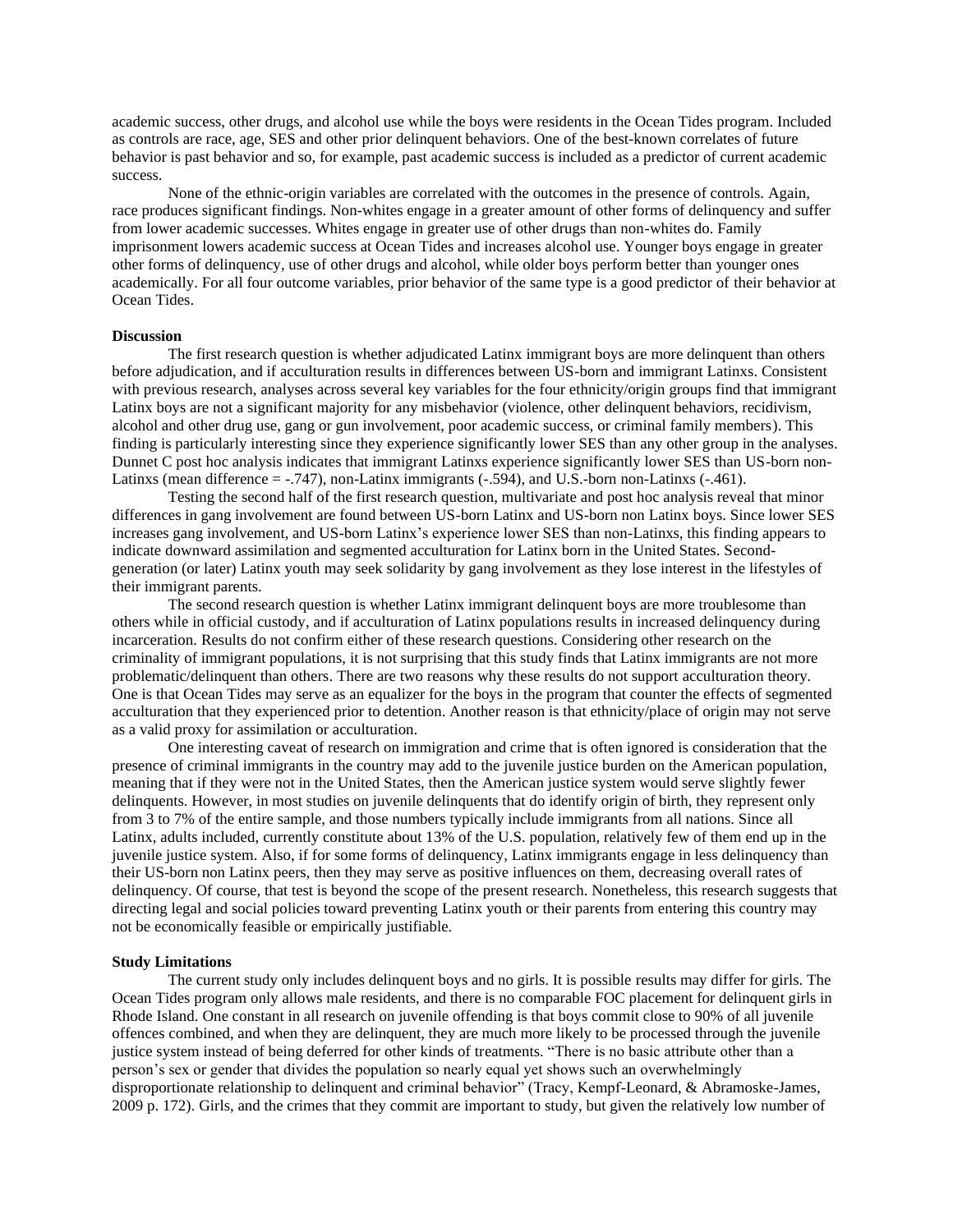cases of female crimes when studying a small sample of delinquents to begin with when a sample is limited to immigrants or further limited to Latinx immigrants, the number of female subjects all but disappears. This may be why so few studies on Latinx or even on the larger category of Hispanics and crime rarely include females. The whole point of including males and females (and for that matter, all other genders) in a study would be to discern differences between gender groups. At this point in time, I am unaware of a Latinx sample of delinquents that includes enough females to make its study informative about gender differences. To date, most studies on this topic include only males.

Another limitation to the study is that Ocean Tides is not a typical youth prison, although its population is very similar to the RITS by race, ethnicity, and crimes committed, it is a residential non-locked facility in which boys are in house and constantly supervised Monday – Friday and at home on weekends. It is not an alternative program either. It simply is not structured the same way as traditional youth prisons or as an alternative to adjudication. For representative comparison, in 2010, there were 894 boys in Rhode Island who were sentenced to the Rhode Island Training School (RI Kids Count, 2018), 303 of them were Hispanic (the Kids Count data does not identify origin of birth or whether they are immigrants). Twenty of the Hispanic boys were sent to Ocean Tides that year along with 39 other boys. So, 34% of the Ocean Tides population that year was Hispanic and 32% of the boys who remained at the RITS that year were Hispanic. Making these calculations for other years reveals similar results. It appears then that Ocean Tides and the RITS maintain similar population distributions for Hispanic boys. Comparisons for behavior appear elsewhere this study. There could be components of the Ocean Tides program that minimize differences between ethnic groups that are not present in more traditional youth prisons. Ocean Tides also has the luxury of refusing residents, and so the most hardened delinquents are either not sent there to begin with, or they are returned to the RITS before their sentence is completed. On average, Ocean Tides accepts about half of the RITS boys who are referred to them. Rejections are typically based on administrative reasons (a relative is already there), assaults against placement staff, severe gang involvement, suicidal tendency or non-compliance (not willing to interview). Severe mental health issues would be problematic at Ocean Tides since success in the program is based on a boy's ability to make reasonably rational decisions. Although the Ocean Tides boys do differ significantly from one another in their behaviors, the worst of the worst are not included in this database. Ocean Tides is currently functioning at a maximum ideal capacity of 29 residents. In 2017, there were 399 youth ages 13- 18 held at the RITS (Rhode Island Kids Count 2018), and so it is reasonable to think that there is a fair number of boys at the RITS who are very similar to the boys who are placed on FOC and sent to Ocean Tides.

# **Implications for Practice and Policy**

In closing, the current research indicates that future research efforts should focus on rehabilitation strategies that help all juveniles, regardless of ethnicity or country of origin to thrive. It also suggests that the right kind of residential programming may combat the criminogenic effects of segmented acculturation and downward assimilation by temporarily removing them from the inequities they face in their communities. Nationally, public and political discourse on immigration needs to be separate from discussions about crime and delinquency, as they are not empirically correlated, and likely never have been (Benton-Cohen, 2018). Although the present study is not a national one, results are in line with most other and this study addresses methodological and measurement issues that plague some of these other studies. Finally, public, legal, and political policy should not be driven by moral panics. The best way to combat crime and delinquency and to strengthen the role of research in the development of criminal justice policy and practice is with sound empirical data.

#### **References**

- American Immigration Council (2020). Fact Sheet: Immigrants in the United States. Washington, D.C. Retrieved from https://www.americanimmigrationcouncil.org/research/immigrants-in-the-united-states.
- Bersani, B. E., Lughran, T. A., & Piquero. A. R. (2014). Comparing patterns and predictors of immigrant offending among a sample of adjudicated youth. *Journal of Youth Adolescence, 43*, 1914-1933.
- Camarota, S. A. and Vaughan, J. M. (2009). Immigration and crime: Assessing a conflicted issue. *Center for Immigration Studies,* Retrieved fro[m cis.org/Report/Immigration-and-Crime.](https://cis.org/Report/Immigration-and-Crime)
- Child Trends. (2014). Immigrant children: Indicators of child and youth well-being. *Child Trends*. Retrieved from [childtrends.org/indicators/immigrant-children.](https://www.childtrends.org/indicators/immigrant-children)
- Eppler-Epstein, S., Gurvis, A., & King, R. (2016). The alarming lack of data on Latinos in the criminal justice system. *Urban.org,* Retrieved fro[m apps.urban.org/features/latino-criminal-justice-data/.](http://apps.urban.org/features/latino-criminal-justice-data/)
- Ewing, W. A., Martinez, D. E., & Rumbaut. R. G. (2015). The criminalization of immigration in the United States. *Special Report: American Immigration Council,* Retrieved from [AmericanImmigrationCouncil.org.](http://www.americanimmigrationcouncil.org/)
- Ferraro, V. (2015). Immigration and crime in the new destinations, 2000-2007: A test of the disorganizing effect of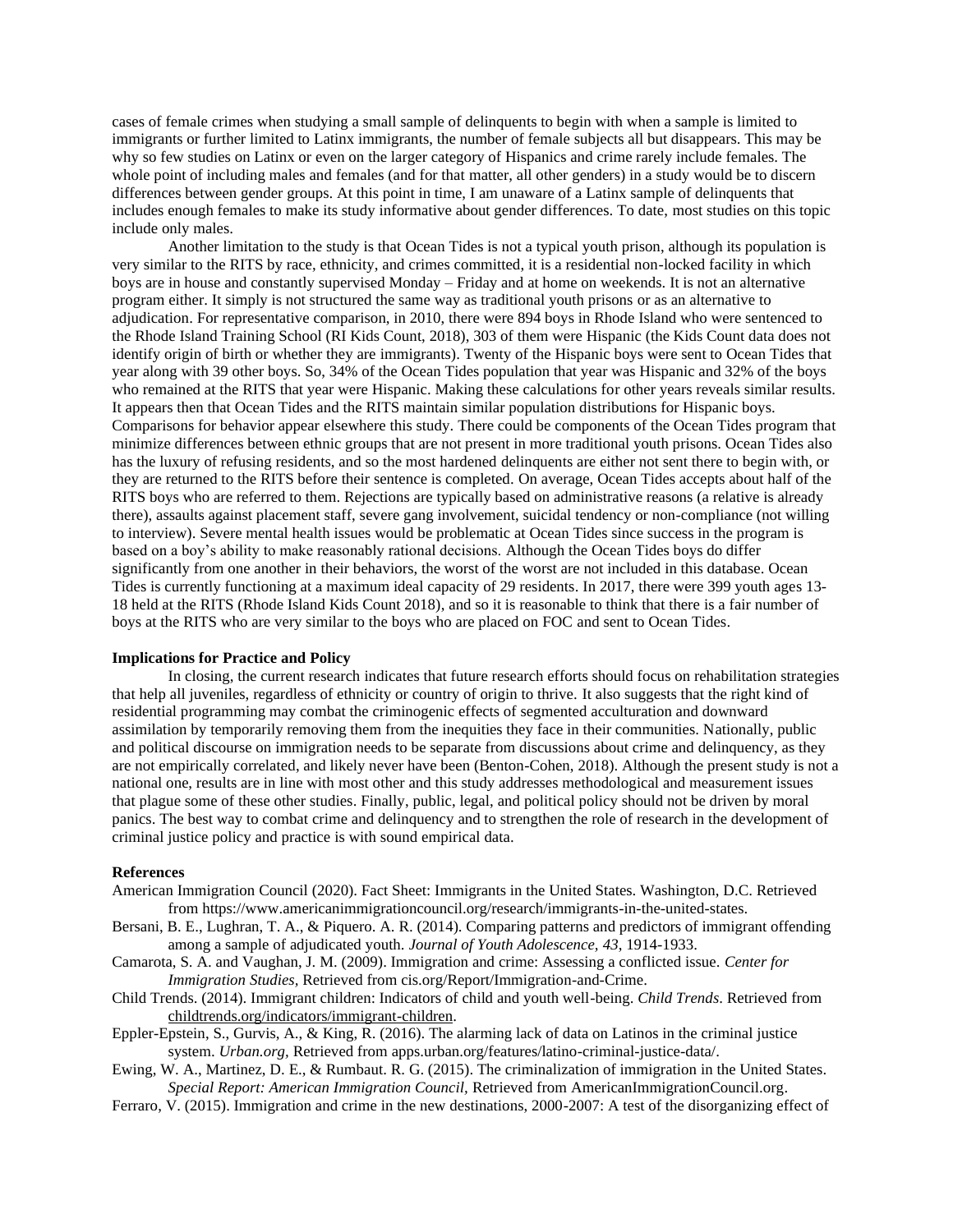migration. *Journal of Quantitative Criminology, 32*, 23-45.

- Ghandnoosh, N. & Rovner, J. (2017). Immigration and public safety. *The Sentencing Project: Research and Advocacy for Reform,* Retrieved from [Sentencingproject.org.](http://www.sentencingproject.org/)
- Grebstein, L. C. & Van Wyk, J. A. (2016). *Turning the Tide of Male Juvenile Delinquency: The Ocean Tides Approach,* New York, New York, Springer Publishing Company.
- Green, D. (2016). The Trump hypothesis: Testing immigrant populations as a determinant of violent and drugrelated crime in the United States. *Social Science Quarterly*. *97(3)*, 506-524.
- Hederos Eriksson, K., Hjalmarsson, R., Lindquiest, M. J., & Sandberg, A. (2016). The importance of family background and neighborhood effects as determinants of crime. *Journal of Population Economics, 29(1)*, 219-262.
- Hirschman, C. (2001). The educational enrollment of immigrant youth: A test of the segmented-assimilation hypothesis. *Demography, 38(3)*, 317–336. doi:10.1353/dem.2001.0028.
- Hockenberry, S. and Puzzanchera, C. (2017). National juvenile court data archive: Juvenile court case records 2005- 2014. *National Center for Juvenile Justice,* Retrieved from
- [ojjdp.gov/ojstatbb/njcda/pdf/DataSnapshot\\_LatinoYouth2014.pdf.](https://www.ojjdp.gov/ojstatbb/njcda/pdf/DataSnapshot_HispanicYouth2014.pdf)  Jennings, W. G., Zgoba, K., Piquero, A. R., and Reingle, J. M. (2013). Offending trajectories among native-born and foreign-born Latinos to late middle age. *Sociological Inquiry, 83(4)*, 622-647.
- Katz, C. M. (2008). *The Connection between Illegal Immigrants and Crime*. Tempe, AZ: Center for Violence Prevention and Community Safety, Arizona State University.
- Lantigua-Williams, J. (2016). Criminal justice is becoming a Latino issue. *The Atlantic,* Retrieved from [theatlantic.com/politics/archive/2016/09/why-criminal-justice-is-becoming-a-latino-issue/500864/.](https://www.theatlantic.com/politics/archive/2016/09/why-criminal-justice-is-becoming-a-latino-issue/500864/)
- Marks, A., D., Ejesi, K., & Garcia Coll, C. (2014). Understadning the U.S. immigrant paradox in childhood and adolescence. *Child Development Perspectives, 8(2)*, 59-64.
- Martinez, R. & Lee, M. T. (2000). On immigration and crime. Pp. 485-524 in J. Reno, D. Marcus, M. L. Leary, and J. E. Samuels, *The Nature of Crime: Continuity and Change.* Vol. 1. Office of Justice Programs. National Institute of Justice.
- Painter, M. A., & Qian, Z. (2016). Wealth inequality among immigrants: Consistent racial/ethnic inequality in the United States. *Population Research and Policy Review, 35(2)*, 147-175.
- Piquero, A. R., & Brame, R. W. (2008). Assessing the race-crime and ethnicity-crime relationship in a sample of serious adolescent delinquents. *Crime and Delinquency, 54(3),* 390-422.
- Portes, A., Fernandez-Kelly, P.K, & Haller, W. (2009). The adaptation of the immigrant second generation in America: A theoretical overview and recent evidence. *Journal of Ethnic and Migration Studies, 35(7)*, 1077-1104.
- Rhode Island Kid's Count Factbook. (2018). *2018 Rhode Island Kid's Count*, Retrieved from [rikidscount.org/Portals/0/Uploads/Documents/Factbook%202018/2018%20Factbook.pdf.](http://www.rikidscount.org/Portals/0/Uploads/Documents/Factbook%202018/2018%20Factbook.pdf)
- Ridout, M. S. (1991). Testing for random dropouts in repeated measurement data. *Biometrics, 47(4)*, 1617–9; discussion 1619–21.
- Salas-Wright, C. P., Vaughn, M. G., Schwartz, S. J., and Cordova, D. (2016). An "immigrant paradox" for adolescent externalizing behavior? Evidence from a national sample. *Social Psychiatry Psychiatric Epidemiology, 51*, 27-37.
- Shingala, M.C. & Rajyagura, A. (2015). Comparison of post hock tests for unequal variance. *International Journal of New Technologies in Science and Engineering, 2(5)*, 22-33.
- Teske, R. H. C., Jr. & Nelson, B. H. (1975). Acculturation and assimilation: A clarification. *American Ethnologist – Wiley Online Library. https://doi.org/10.1525/ae.1974.1.2.02a00090*
- Tracy, P. E., Kempf-Leonard, K., & Abramoske-James, S. (2009). Gender differences in delinquency and juvenile justice processing: Evidence from National data. *Crime & Delinquency. 55(2)*, 171-215.
- Vaughn, M. G., Salas-Wright, C. P., DeLisi, M., & Maynard, B. R. (2014). The immigrant paradox: Immigrants are less antisocial than native-born Americans. *Social Psychiatry Psychiatric Epidemiology, 49(1)*, 1129-1137.
- Wadsworth, T. (2010). Is immigration responsible for the crime drop? An assessment of the influence of immigration on changes in violent crime between 1990 and 2000. *Social Science Quarterly*, *91(2)*, 532- 553.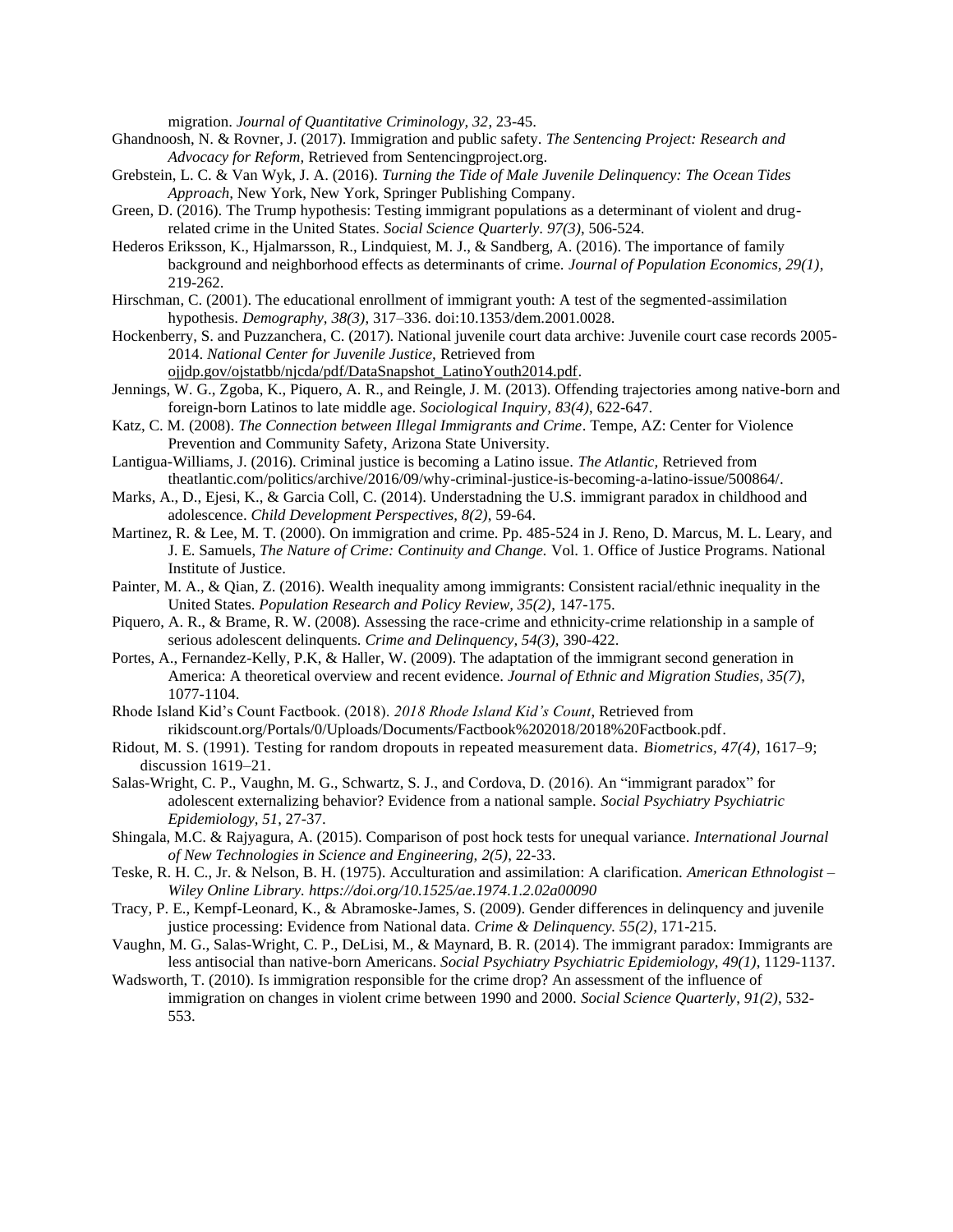# **Table 1: Univariate Statistics – All variables**

|                           | Categories, or Range & Mean                                   | Frequency | Percent, or SD | N           |
|---------------------------|---------------------------------------------------------------|-----------|----------------|-------------|
| Ethnic/Origin             | 1. UBNL: US-Born Non-Latinx                                   | 1,451     | 70.7           |             |
|                           | 2. IL: Immigrant Latinx                                       | 86        | 4.2            |             |
|                           | 3. UBL: US-Born Latinx                                        | 206       | 10.0           |             |
|                           | 4. OTH: Non-Latinx immigrant                                  | 60        | 2.9            | 1,083       |
| <b>Before Ocean Tides</b> |                                                               |           |                |             |
| Violence                  | 1. No violence                                                | 653       | 36.2           |             |
|                           | 2. Yes, violence                                              | 1,150     | 63.8           | 1,083       |
| Other Delinquency         | 8-32 ( $\bar{x}$ = 18.40)                                     | NA        | $SD = 5.301$   | 1,083       |
| Recidivism                | 1. Yes, recidivist                                            | 573       | 31.8           |             |
|                           | 2. No prior adjudications                                     | 1,230     | 68.2           | 1,803       |
| Gang                      | 1. No gang involvement                                        | 1,548     | 85.9           |             |
|                           | 2. Yes, gang involvement                                      | 255       | 14.1           | 1,803       |
| Guns                      | 1. No guns                                                    | 805       | 44.6           |             |
|                           | 2. Yes, guns                                                  | 998       | 55.4           | 1,803       |
| Alcohol Use               | 1. No use                                                     | 688       | 38.2           |             |
|                           | 2. Light use                                                  | 509       | 28.2           |             |
|                           | 3. Moderate use                                               | 389       | 21.6           |             |
|                           | 4. Heavy use                                                  | 217       | 12.0           | 1,803       |
| Marijuana Use             | 1. No use                                                     | 530       | 29.4           |             |
|                           | 2. Light use                                                  | 355       | 19.7           |             |
|                           | 3. Moderate use                                               | 501       | 27.8           |             |
|                           | 4. Heavy use                                                  | 417       | 23.1           | 1,803       |
| Other Drug Use            | 1. No use                                                     | 1,511     | 83.8           |             |
|                           | 2. Light use                                                  | 142       | 7.9            |             |
|                           | 3. Moderate use                                               | 107       | 5.9            |             |
|                           | 4. Heavy use                                                  | 43        | 2.4            | 1,803       |
| Academic Success          | 1. Poor & poor range                                          | 1,370     | 80.4           |             |
|                           | 2. Average                                                    | 267       | 15.7           |             |
|                           | 3. Above average                                              | 66        | 3.9            | 1,703       |
|                           |                                                               |           |                | $(94.5\%)$  |
|                           | 1. None                                                       | 1,089     | 60.4           |             |
| Family member in prison   | 2. Incarcerated family member                                 | 714       | 39.6           | 1,803       |
| <b>SES</b>                | 1. Underclass                                                 | 391       | 21.7           |             |
|                           | 2. Borderline poverty                                         | 328       | 18.2           |             |
|                           | 3. Lower-middle                                               | 565       | 31.3           |             |
|                           | 4. Middle-range                                               | 345       | 19.1           |             |
|                           | 5. Upper-middle                                               | 41        | 2.3            |             |
|                           | 6. Upper                                                      | 6         | 0.3            | 1,676 (93%) |
| <b>At Ocean Tides</b>     |                                                               |           |                |             |
| Violence                  | 1. No violence                                                | 1,400     | 77.6           |             |
|                           | 2. Yes, violence                                              | 406       | 22.4           | 1,803       |
| Other Delinquency         | 14-50 $(\bar{x} = 22.39)$                                     | NA        | $SD = 7.809$   | 1,803       |
| New Charges               | 1. No new charge                                              | 1,393     | 77.3           |             |
|                           | 2. Yes, new charge(s)                                         | 410       | 22.7           | 1,803       |
| Peer Relations            | 1. gets along with peers very well<br>all or most of the time | 644       | 37.8           |             |
|                           | 2. gets along well with some peers                            |           |                |             |
|                           | and not so well with others or at                             | 795       | 46.6           |             |
|                           | least one peer                                                |           |                |             |
|                           | 3. does not get along well with                               |           |                |             |
|                           | most of his peers                                             | 232       | 13.6           |             |
|                           |                                                               |           |                |             |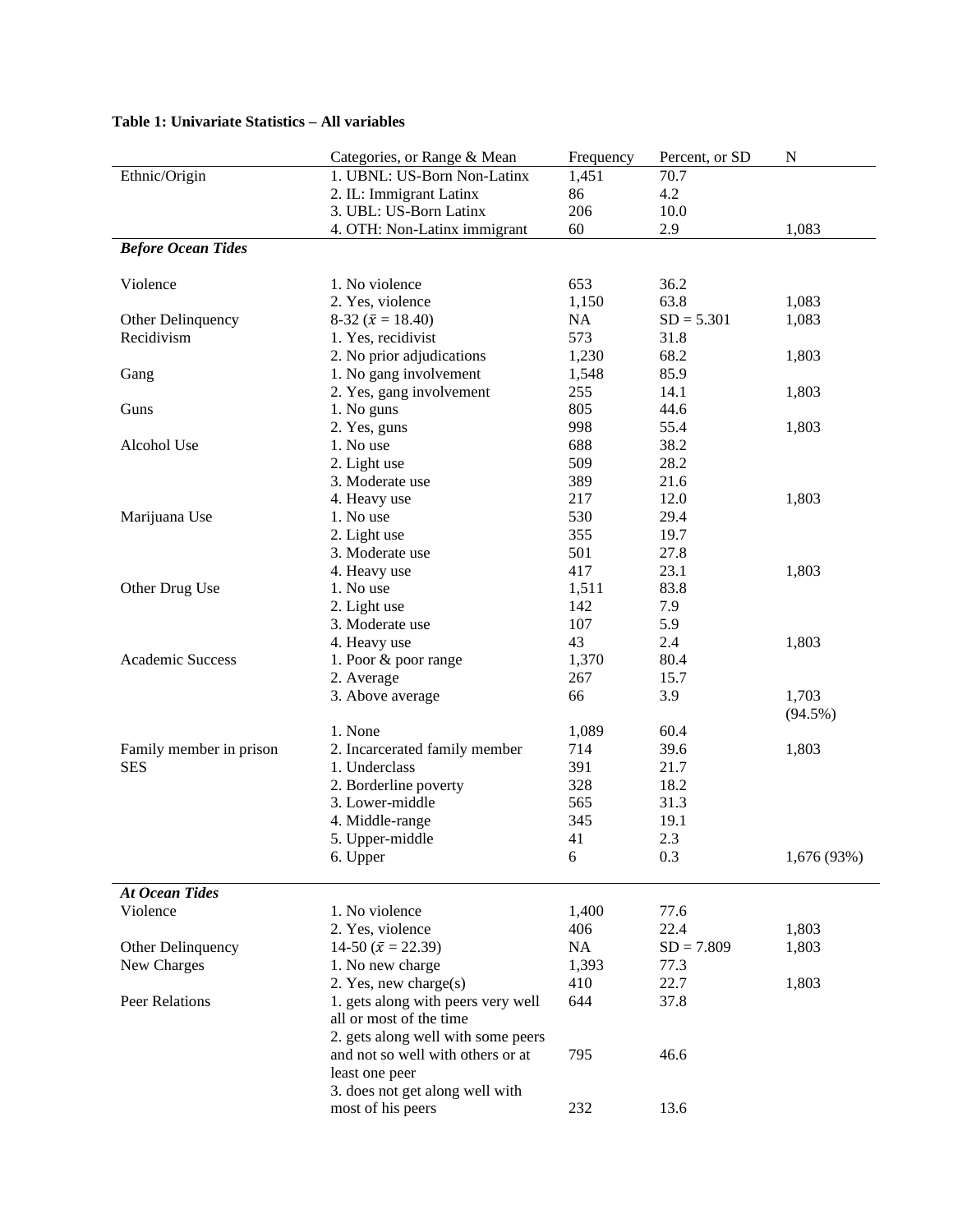|                   | 4. does not get along with any of |           |            |                     |
|-------------------|-----------------------------------|-----------|------------|---------------------|
|                   | his peers                         | 34        | 2.0        | 1,705<br>$(94.6\%)$ |
| Alcohol Use       | 1. No use                         | 1,021     | 56.6       |                     |
|                   | 2. Light use                      | 397       | 22.0       |                     |
|                   | 3. Moderate use                   | 287       | 15.9       |                     |
|                   | 4. Heavy use                      | 98        | 5.4        | 1,083               |
| Marijuana Use     | 1. No use                         | 811       | 45.0       |                     |
|                   | 2. Light use                      | 411       | 22.8       |                     |
|                   | 3. Moderate use                   | 386       | 21.4       |                     |
|                   | 4. Heavy use                      | 195       | 10.8       | 1,083               |
| Other Drug Use    | 1. No use                         | 1,651     | 91.6       |                     |
|                   | 2. Light use                      | 68        | 3.8        |                     |
|                   | 3. Moderate use                   | 70        | 3.9        |                     |
|                   | 4. Heavy use                      | 14        | 0.8        | 1,803               |
| Academic Success  | 1. Poor & poor range              | 423       | 25.3       |                     |
|                   | 2. Average                        | 780       | 46.7       |                     |
|                   | 3. Above average                  | 468       | 28         | 1,671<br>(92.7%)    |
| Condition of Exit | 1. Returned to the RITS           | 561       | 31.1       |                     |
|                   | 2. Successful completion          | 1,139     | 63.2       | 1,700<br>$(94.3\%)$ |
| Race              | 1. White                          | 1,029     | 50.1       |                     |
|                   | 2. Non-White                      | 752       | 36.6       | 1,781<br>$(86.8\%)$ |
| Age               | $12 - 22$                         | <b>NA</b> | $SD=1.238$ | 2,042<br>(99.5%)    |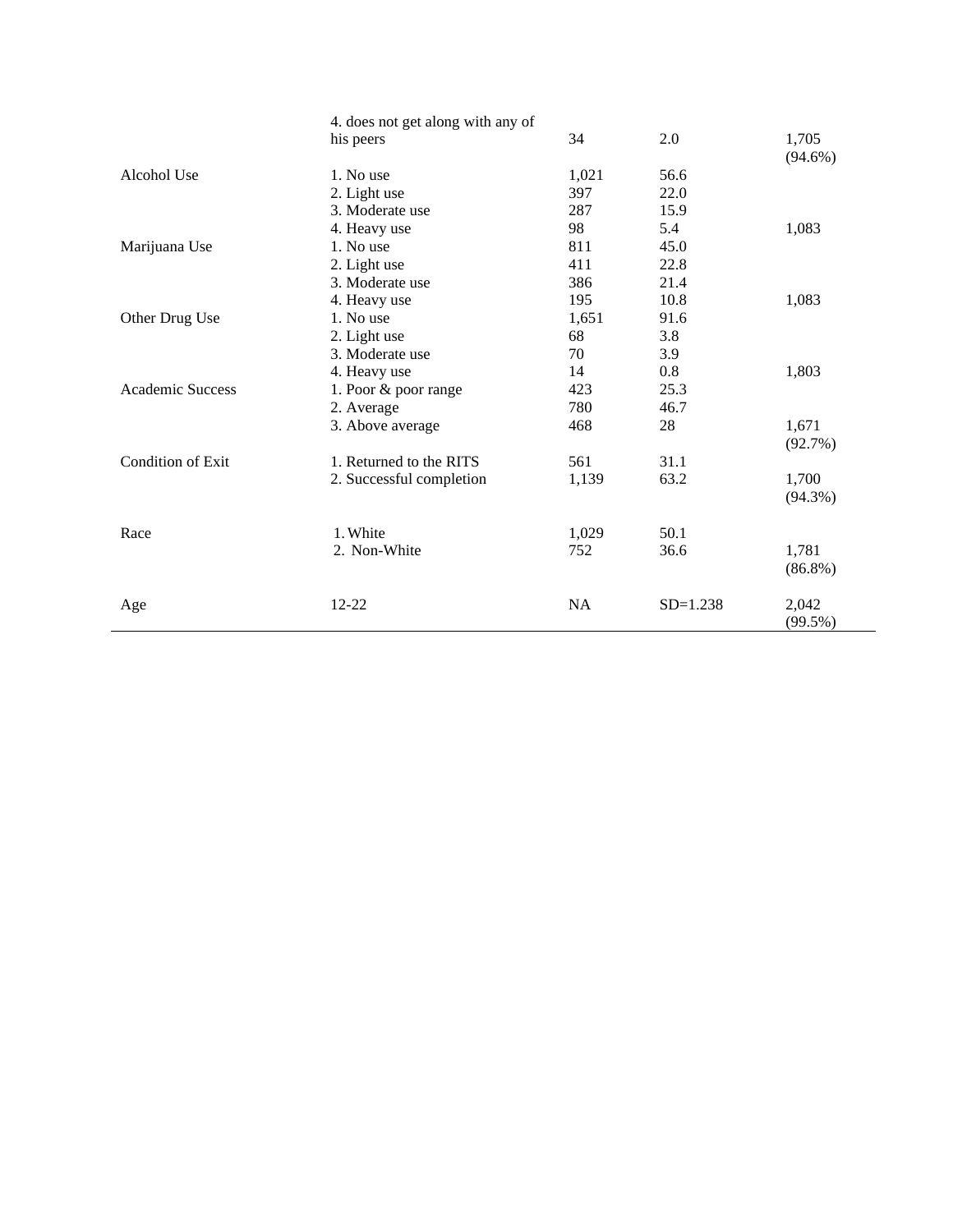| Non-dichotomous Variables         | Before Sentencing | At Ocean Tides |  |
|-----------------------------------|-------------------|----------------|--|
| Delinquency (other than violence) | 2.814*            | .175           |  |
| Peer Relationships                | <b>NA</b>         | 2.847*         |  |
| Alcohol Use                       | $3.563*$          | .768           |  |
| Marijuana Use                     | .759              | .480           |  |
| Other Drug Use                    | $6.166**$         | $6.883**$      |  |
| <b>Academic Success</b>           | $7.047**$         | .868           |  |
| Socioeconomic Status              | $8.481**$         | NA             |  |

**Table 2: Levene's Test of Homogeneity of Variance** 

\*p≤.05, \*\*p≤.01, \*\*\*p≤.001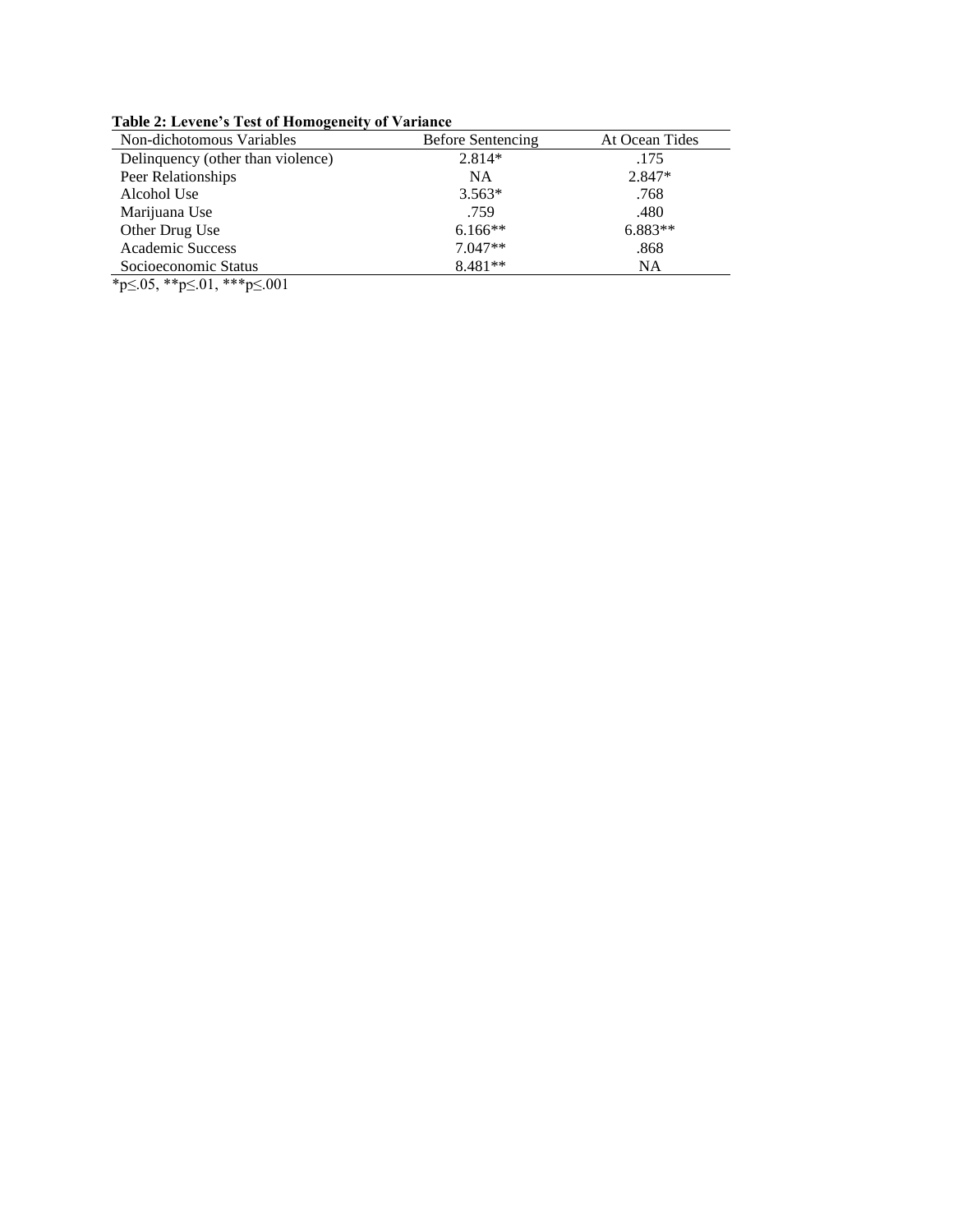|                     | $\sim$<br>Model 1          | $\overline{ }$<br>Model 2  | Model 3                    | Model 4                      | Model 5                    |
|---------------------|----------------------------|----------------------------|----------------------------|------------------------------|----------------------------|
|                     | Recidivism                 | Gang                       | Gun                        | Other Delinquency            | Marijuana                  |
|                     | $e^{B}$<br><b>SEB</b><br>B | $e^{B}$<br><b>SEB</b><br>B | $e^{B}$<br><b>SEB</b><br>B | $e^{B}$<br><b>SEB</b><br>B   | $e^{B}$<br><b>SEB</b><br>B |
| <b>UBNL</b>         | .780<br>2.181<br>.584      | .274<br>$-1.301*$<br>.643  | .671<br>$-.890$<br>.411    | 1.504<br>1.912<br>.147       | .324<br>$-.027$<br>$-.010$ |
| IL                  | 1.318<br>.622<br>.276      | $-1.591*$<br>.704<br>.204  | .364<br>$-1.011$<br>.704   | .927<br>1.602<br>.038        | .345<br>.002<br>.011       |
| <b>UBL</b>          | 1.073<br>.604<br>2.923     | .350<br>$-1.051$<br>.660   | .685<br>.465<br>$-766$     | 2.088<br>1.542<br>.127       | .332<br>.117<br>.033       |
| <b>OTH</b>          | .058<br>.642<br>1.060      | $-1.474*$ .739<br>.229     | .523<br>$-.648$<br>.726    | .265<br>1.656<br>.009        | .356<br>$-.292$<br>$-.046$ |
| Race                | .059<br>.119<br>1.061      | 1.499***.169<br>4.478      | $.334**$<br>1.396<br>.111  | $-.811**$<br>.283<br>$-.076$ | .109<br>.061<br>.048       |
| <b>Family Crime</b> | $.414***.114$<br>1.514     | .963<br>$-.037$<br>.150    | 1.078<br>.075<br>.104      | 1.149***.267<br>.107         | $.071*$<br>.034<br>.052    |
| Age                 | 1.174<br>$.161***.045$     | .052<br>1.053<br>.061      | $-.025$<br>.042<br>.975    | $-.365**$ .107<br>$-.084$    | $.030*$<br>.014<br>.056    |
| <b>SES</b>          | 1.023<br>.023<br>.049      | $-168**.069$<br>.845       | 1.053<br>.052<br>.046      | .118<br>$-.047$<br>$-.281$   | $.039**$<br>.015<br>.068   |
| <b>Model Stats</b>  | Wald = $2023.624*$         | Wald = $1242.941$          | Wald = $2250.245**$        | $R^2 = 0.036$                | $R^2 = 0.022$              |
|                     | $N=1648$                   | $N=1648$                   | $N=1648$                   | $F=7.741***$                 | $F=4.679***$               |
|                     |                            |                            |                            | $N=1647$                     | $N=1647$                   |

**Table 3: OLS and Logistic Regression Models – Before Going to Ocean Tides**

Race: 1=White; 2=Non-White. e<sup>B</sup>=Exponentiated B. UBNL=US-Born Non-Latinx; IL=Immigrant Latinx;

UBL=US-Born Latinx; OTH=All Other Immigrants. \*p≤.05, \*\*p≤.01, \*\*\*p≤.001